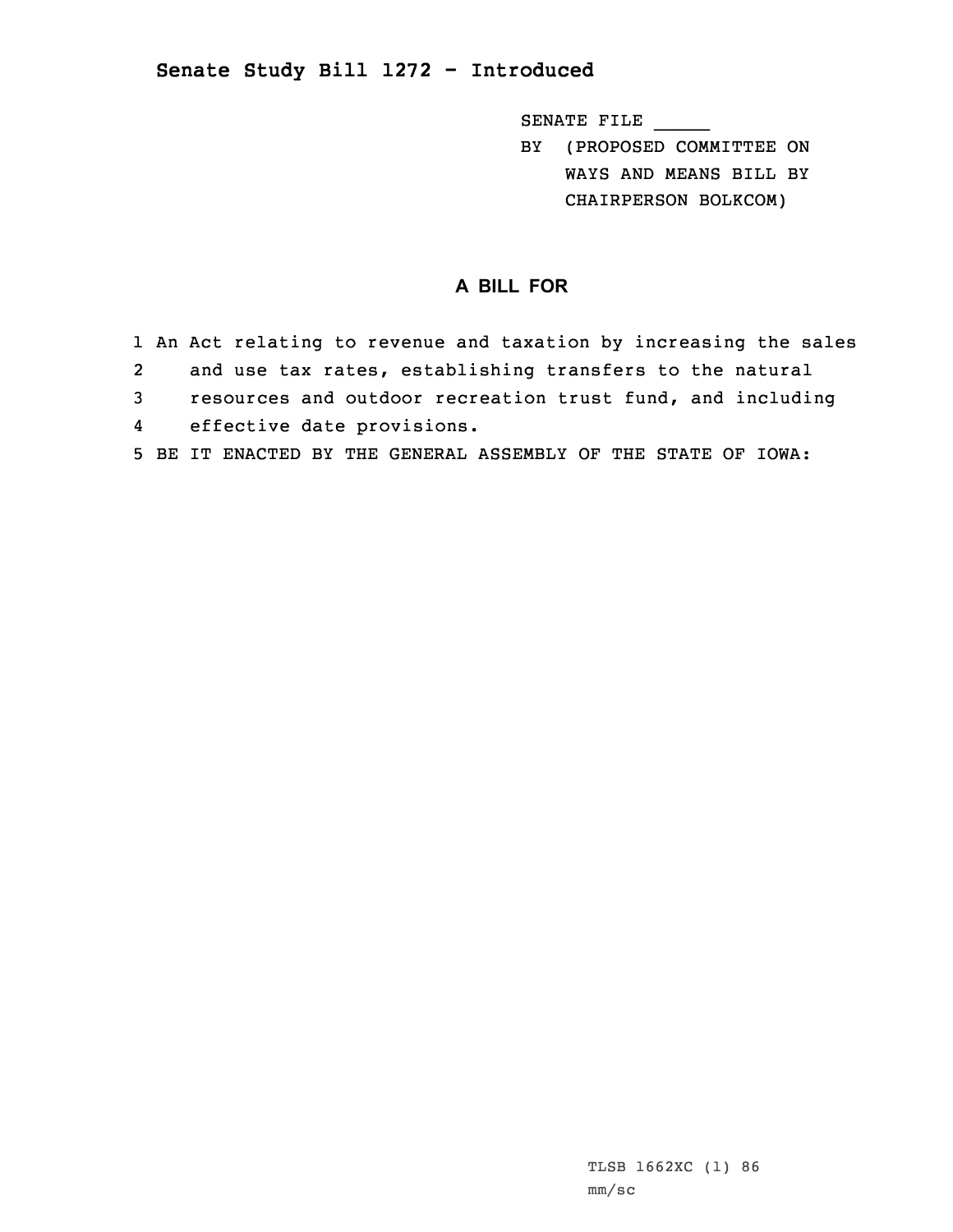S.F.  $\rule{1em}{0.15mm}$ 

1 Section 1. Section 423.2, subsection 1, unnumbered 2 paragraph 1, Code 2015, is amended to read as follows:

 There is imposed <sup>a</sup> tax of six and three-eighths percent upon the sales price of all sales of tangible personal property, consisting of goods, wares, or merchandise, sold at retail in the state to consumers or users except as otherwise provided in this subchapter.

8 Sec. 2. Section 423.2, subsections 2 and 3, Code 2015, are 9 amended to read as follows:

 2. <sup>A</sup> tax of six and three-eighths percent is imposed upon the sales price of the sale or furnishing of gas, electricity, water, heat, pay television service, and communication service, including the sales price from such sales by any municipal corporation or joint water utility furnishing gas, electricity, water, heat, pay television service, and communication service to the public in its proprietary capacity, except as otherwise provided in this subchapter, when sold at retail in the state to consumers or users.

 3. <sup>A</sup> tax of six and three-eighths percent is imposed upon the sales price of all sales of tickets or admissions to places of amusement, fairs, and athletic events except those of elementary and secondary educational institutions. <sup>A</sup> tax of six and three-eighths percent is imposed on the sales price of an entry fee or like charge imposed solely for the privilege of participating in an activity at <sup>a</sup> place of amusement, fair, or athletic event unless the sales price of tickets or admissions charges for observing the same activity are taxable under this subchapter. <sup>A</sup> tax of six and three-eighths percent is imposed upon that part of private club membership fees or charges paid for the privilege of participating in any athletic sports provided club members.

32 Sec. 3. Section 423.2, subsection 4, paragraph a, Code 2015, 33 is amended to read as follows:

34 *a.* <sup>A</sup> tax of six and three-eighths percent is imposed upon 35 the sales price derived from the operation of all forms of

-1-

LSB 1662XC (1) 86  $mm/sc$  1/5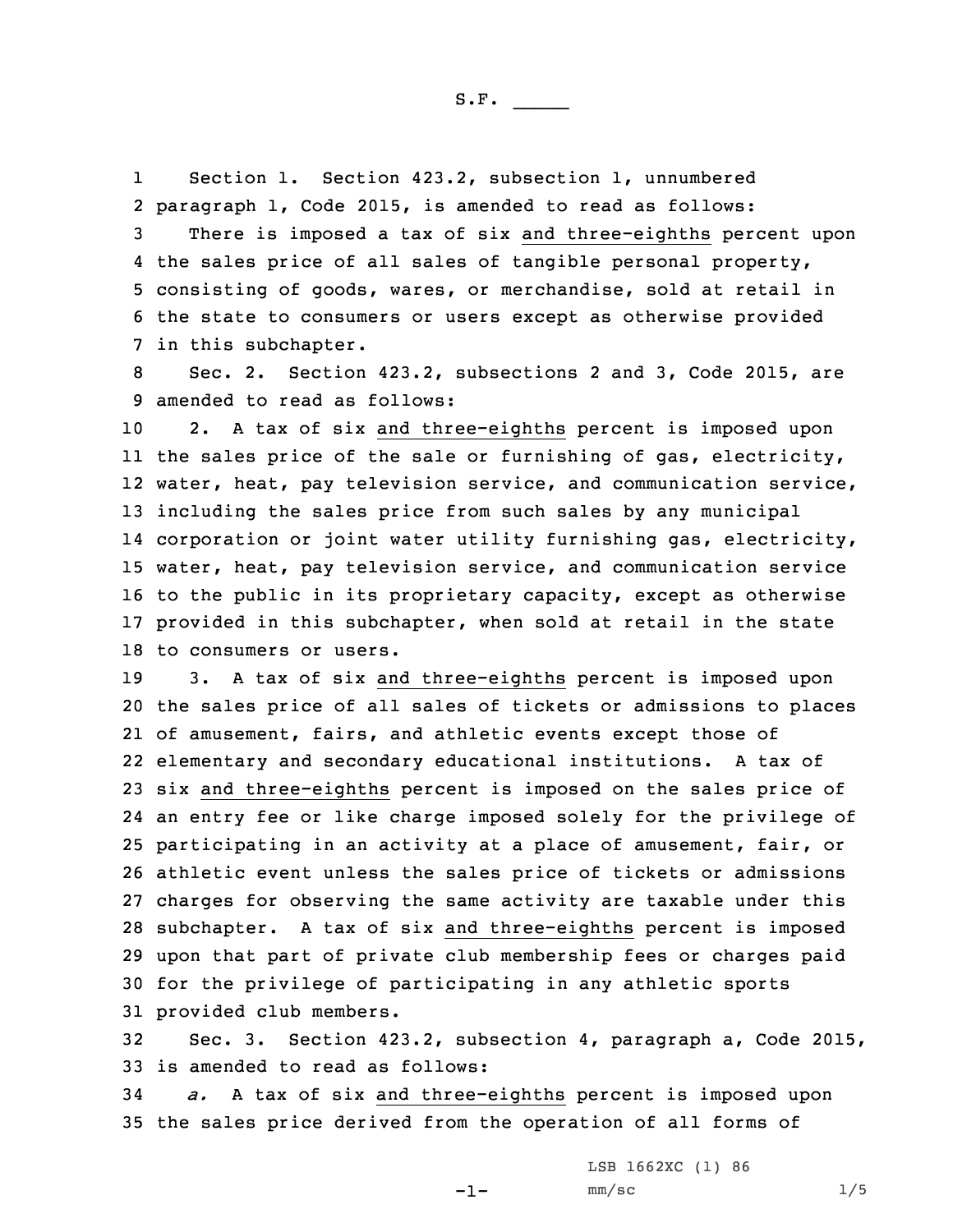1 amusement devices and games of skill, games of chance, raffles, and bingo games as defined in chapter 99B, and card game tournaments conducted under section 99B.7B, that are operated or conducted within the state, the tax to be collected from the operator in the same manner as for the collection of taxes upon the sales price of tickets or admission as provided in this section. Nothing in this subsection shall legalize any games of skill or chance or slot-operated devices which are now prohibited by law. Sec. 4. Section 423.2, subsection 5, Code 2015, is amended

11 to read as follows:

12 5. There is imposed <sup>a</sup> tax of six and three-eighths percent 13 upon the sales price from the furnishing of services as defined 14 in section 423.1.

15 Sec. 5. Section 423.2, subsection 7, paragraph a, 16 unnumbered paragraph 1, Code 2015, is amended to read as 17 follows:

18 <sup>A</sup> tax of six and three-eighths percent is imposed upon the 19 sales price from the sales, furnishing, or service of solid 20 waste collection and disposal service.

21 Sec. 6. Section 423.2, subsection 8, paragraph a, Code 2015, 22 is amended to read as follows:

 *a.* <sup>A</sup> tax of six and three-eighths percent is imposed on the sales price from sales of bundled transactions. For the purposes of this subsection, <sup>a</sup> *"bundled transaction"* is the retail sale of two or more distinct and identifiable products, except real property and services to real property, which are sold for one nonitemized price. <sup>A</sup> *"bundled transaction"* does not include the sale of any products in which the sales price varies, or is negotiable, based on the selection by the purchaser of the products included in the transaction.

32 Sec. 7. Section 423.2, subsection 9, Code 2015, is amended 33 to read as follows:

34 9. <sup>A</sup> tax of six and three-eighths percent is imposed upon 35 the sales price from any mobile telecommunications service,

LSB 1662XC (1) 86

 $-2-$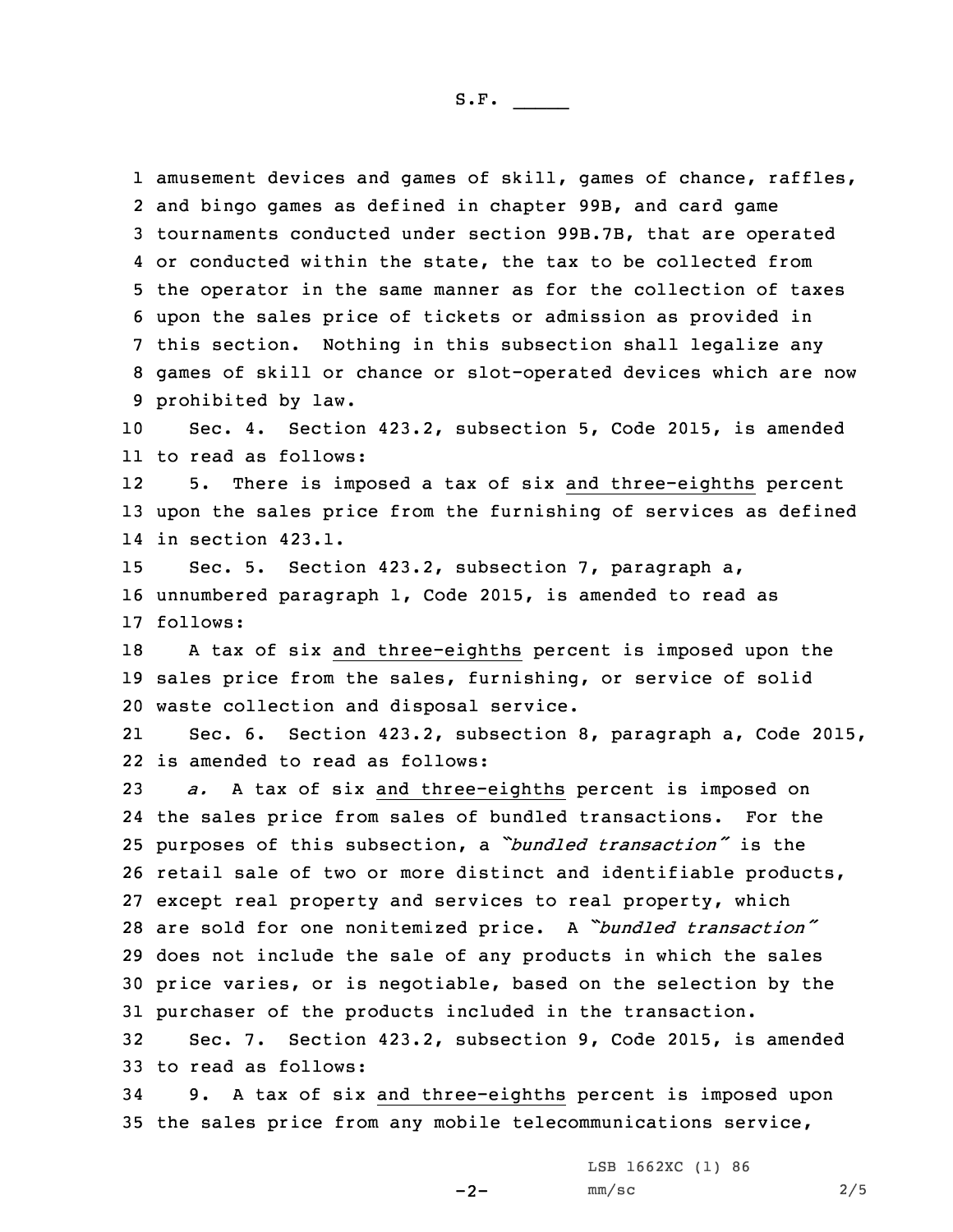including all paging services, that this state is allowed to tax pursuant to the provisions of the federal Mobile Telecommunications Sourcing Act, Pub. L. No. 106-252, 4 U.S.C. §116 et seq. For purposes of this subsection, taxes on mobile telecommunications service, as defined under the federal Mobile Telecommunications Sourcing Act that are deemed to be provided by the customer's home service provider, shall be paid to the taxing jurisdiction whose territorial limits encompass the customer's place of primary use, regardless of where the mobile telecommunications service originates, terminates, or passes through and shall in all other respects be taxed in conformity with the federal Mobile Telecommunications Sourcing Act. All other provisions of the federal Mobile Telecommunications Sourcing Act are adopted by the state of Iowa and incorporated into this subsection by reference. With respect to mobile telecommunications service under the federal Mobile Telecommunications Sourcing Act, the director shall, if requested, enter into agreements consistent with the provisions of the federal Act.

 Sec. 8. Section 423.2, subsection 11, paragraph b, subparagraph (2), Code 2015, is amended to read as follows: 22 (2) Transfer from the remaining revenues the amounts required under Article VII, section 10, of the Constitution of the State of Iowa to the natural resources and outdoor 25 recreation trust fund created in section  $461.31$ , if applicable. Sec. 9. Section 423.2, subsection 13, Code 2015, is amended to read as follows:

 13. The sales tax rate of six and three-eighths percent is reduced to five and three-eighths percent on January 1, 2030. Sec. 10. Section 423.5, subsection 1, unnumbered paragraph 1, Code 2015, is amended to read as follows:

<sup>32</sup> Except as provided in paragraph *"c"*, an excise tax at the 33 rate of six and three-eighths percent of the purchase price or 34 installed purchase price is imposed on the following:

35 Sec. 11. Section 423.5, subsection 5, Code 2015, is amended

 $-3-$ 

LSB 1662XC (1) 86  $mm/sc$  3/5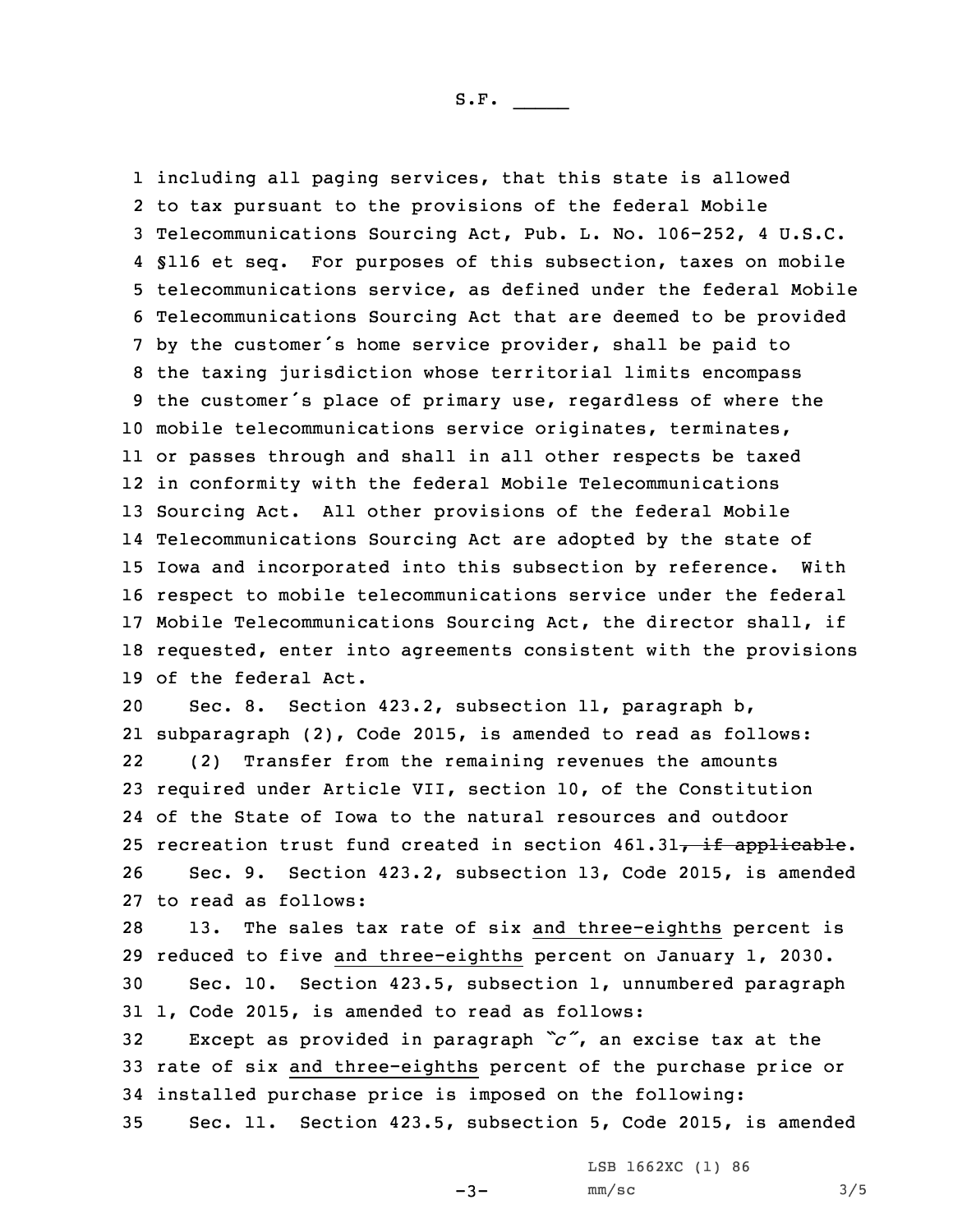1 to read as follows:

2 5. The use tax rate of six and three-eighths percent is reduced to five and three-eighths percent on January 1, 2030. 4 Sec. 12. Section 423.43, subsection 1, paragraph b, Code 2015, is amended to read as follows: *b.* Subsequent to the deposit into the general fund of the state and after the transfer of such pursuant to paragraph *"a"*, the department shall do the following in the order prescribed: 9 (1) Transfer the revenues collected under chapter 423B, the 10 department shall transfer one-sixth. 11 (2) Transfer fifteen and six thousand eight hundred sixty-three ten-thousandths percent of such remaining revenues to the secure an advanced vision for education fund created in 14 section 423F.2. This <del>paragraph</del> subparagraph (2) is repealed December 31, 2029. Sec. 13. PURPOSE. The purpose of this Act is to provide for the implementation of Article VII, section 10, of the Constitution of the State of Iowa by fully funding the natural resources and outdoor recreation trust fund as created in section 461.31, pursuant to Article VII, section 10, of the Constitution of the State of Iowa. 22 Sec. 14. EFFECTIVE DATE. This Act takes effect on July 1, 23 2016. 24 EXPLANATION **The inclusion of this explanation does not constitute agreement with the explanation's substance by the members of the general assembly.** This bill relates to state sales and use taxes and to an amendment to the Iowa Constitution ratified on November 2, 2010, which created <sup>a</sup> natural resources and outdoor recreation trust fund (fund) and dedicated <sup>a</sup> portion of state revenues to the fund for the purposes of protecting and enhancing water quality and natural areas in the state including parks, trails, and fish and wildlife habitat, and conserving agricultural soils in the state (Article VII, section 10). The fund is codified in Code section 461.31. Pursuant to the amendment,

 $-4-$ 

LSB 1662XC (1) 86  $mm/sc$  4/5